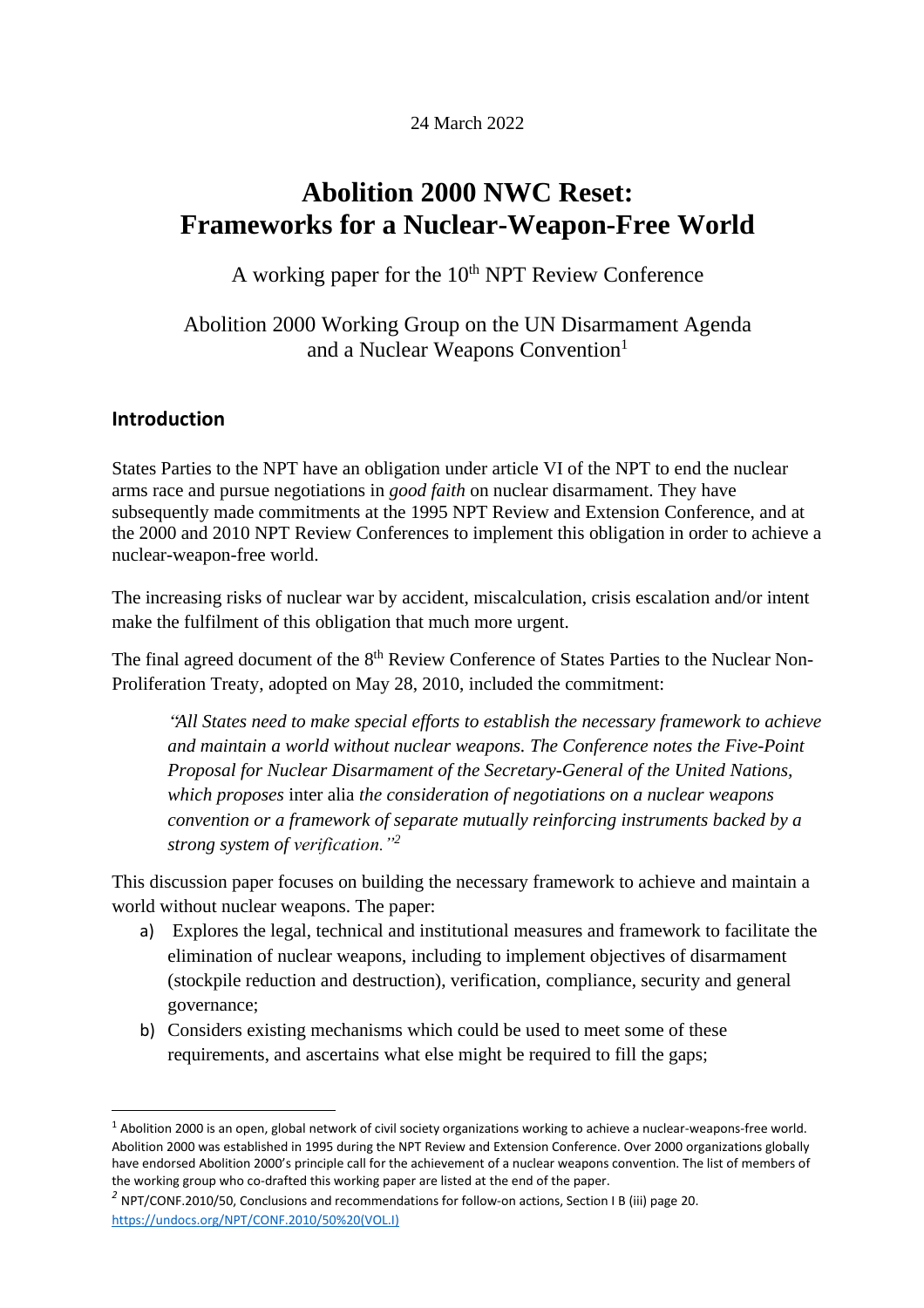c) Explores possible modalities and approaches for filling these gaps, including possibilities of expanding the roles of existing mechanisms and/or establishing new mechanisms.

This paper is intended to raise crucial issues, ideas and questions. It does not attempt to comprehensively address these. The authors of the paper welcome feedback and engagement with governments, experts and civil society representatives to take forward the commitment to collectively build the framework for a nuclear-weapon-free world.

# **a) A framework of legal, technical and institutional measures to facilitate the elimination of nuclear weapons**

The 1995, 2000, and 2010 commitments must be reaffirmed and implemented in good faith by *all* states. It's time to refocus on a negotiated framework to achieve and maintain a nuclearweapon-free world, and actions that can be taken, in particular, by the nuclear-armed and allied states.

There are a range of approaches to establishing such a framework.

The approach indicated by the States Parties to the NPT in 2010, i.e. '*a nuclear weapons convention or a framework of separate mutually reinforcing instruments backed by a strong system of verification',* is encapsulated in the proposal of a Nuclear Weapons Convention (NWC) as a progressive comprehensive approach to achieving a nuclear-weapon-free world.<sup>3</sup> This approach involves engagement of nuclear armed and allied states in a negotiated process to progressively reduce nuclear weapons stockpiles<sup>4</sup> and phase out reliance<sup>5</sup> on nuclear weapons, while at the same time building confidence and security through the establishment of effective verification, compliance and conflict resolution mechanisms.

The Model NWC, circulated as a UN Document in 2007<sup>6</sup> and submitted to the 2010 NPT Review Conference,<sup>7</sup> outlines in detail such a progressive, comprehensive framework of legal, technical and institutional measures to achieve a nuclear-weapon-free world. That framework would apply universally, capturing all nuclear-armed states, currently the five acknowledged by the NPT (China, France, Russia, UK, US) and the four outside the NPT (DPRK, India, Israel, and Pakistan).

 $3$  A 'progressive, comprehensive' approach means that the final result is a comprehensive convention or package of agreements that provides for the complete elimination of nuclear weapons under effective verification and control, but that the achievement of this could be undertaken in incremental phases rather than in one big step. This has also been described as an incremental-comprehensive approach. See 'An Incremental-Comprehensive Approach' in Securing our Survival: The Case for a Nuclear Weapons Convention, Datan, Hill, Scheffran and Ware, 2007. pp27-29.

<http://www.lcnparchive.com/pubs/2007-securing-our-survival.pdf>

<sup>&</sup>lt;sup>4</sup> See Section IV of the Model NWC: Phases for Implementation;

<sup>&</sup>lt;sup>5</sup> The Model NWC envisages a comprehensive prohibition on the threat or use of nuclear weapons applying on entry-intoforce (EIF) of the negotiated convention. However, there are at least two ways in which an NWC process could involve a progressive approach to phasing out and ending reliance on nuclear weapons. The first is that the negotiations on all aspects of the NWC will likely take some time, during which initial measures could be adopted. The second is that EIF requirements are proposed that provide a choice for states parties to accept EIF of the NWC for them unilaterally once they ratified or only after other listed nuclear capable states have ratified.

<sup>6</sup> UN Document A62/650

<sup>7</sup> NPT/CONF.2010/PC.I/WP.17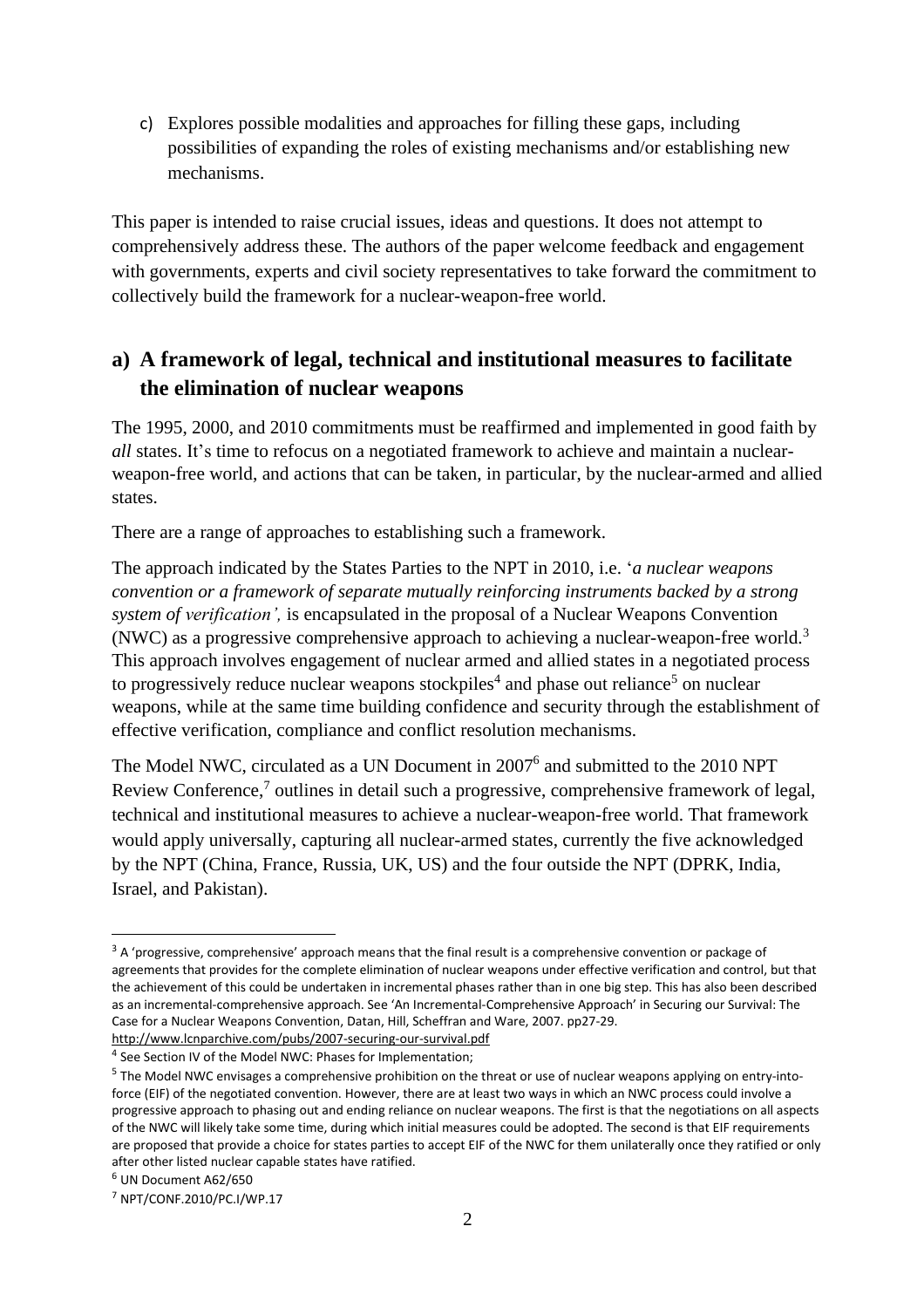The 2007 Model NWC is an updated and revised version of the first 1997 Model NWC.<sup>8</sup> It was drafted following the agreement of States Parties to the NPT in 1995 that, among the measures whose achievement was *"important for the full realization and effective implementation of Article VI"*, was *"[t]he determined pursuit by the nuclear-weapon States of systematic and progressive efforts to reduce nuclear weapons globally, with the ultimate goals of eliminating those weapons*."

The 2007 Model NWC was also submitted to the UN Open Ended Working Group on Taking Forward Multilateral Negotiations on Nuclear Disarmament in 2016.<sup>9</sup>

The Model NWC, which builds on the experience of other treaties prohibiting and eliminating whole classes of weapons (most notably the Chemical Weapons Convention), includes sections on:

- General Obligations
- Definitions;
- Declarations:
- Phases for Implementation;
- Verification;
- National Implementation;
- Rights and Obligations of Persons;
- Institutional arrangements including a governing Agency;
- Procedures for destroying weapons and preventing production;
- Nuclear Material:
- Nuclear Facilities;
- Delivery Vehicles;
- Compliance and Dispute Settlement;
- Entry-into-Force;
- Scope/Application, including Relationship to Other International Agreements.

While the 2007 Model NWC provides the most comprehensive overview of a potential legal, technical and institutional framework for establishing a nuclear-weapon free world, $10$  there have been a number of developments since 2007 that also need to be considered. These include changes in existing international agreements and mechanisms (see below), the emergence of a new, multi-polar arms race and new weapons technologies of strategic significance including, *inter alia*, the increased military relevance of cyberspace and outer space, and the relation of these to nuclear weapons. The civil society organizations submitting this discussion paper are considering these new developments, and welcome dialogue with States Parties to the NPT – especially the nuclear armed and allied States – on their implications.

## **b) Existing mechanisms and the gaps**

The Model NWC highlights existing international agreements and mechanisms that contribute to nuclear disarmament. These include, *inter alia*, the International Atomic Energy Agency and

<sup>8</sup> Presented in: Datan,M., A. Ware, M. Kalinowski, J. Scheffran, V. Sidel, J. Burroughs (1999) *Security and Survival. The Case for a Nuclear Weapons Convention*. Cambridge, MA: IPPNW, IALANA, INESAP.

<sup>&</sup>lt;sup>9</sup> Conference paper A/AC.286/WP.11

<sup>10</sup> For details see: Datan, M., F. Hill, J. Scheffran, A. Ware, M. Kalinowski, V. Sidel (2007) *Securing Our Survival. The Case for a Nuclear Weapons Convention*. Cambridge, MA: IPPNW, IALANA, INESAP (http://inesap.org/node/22).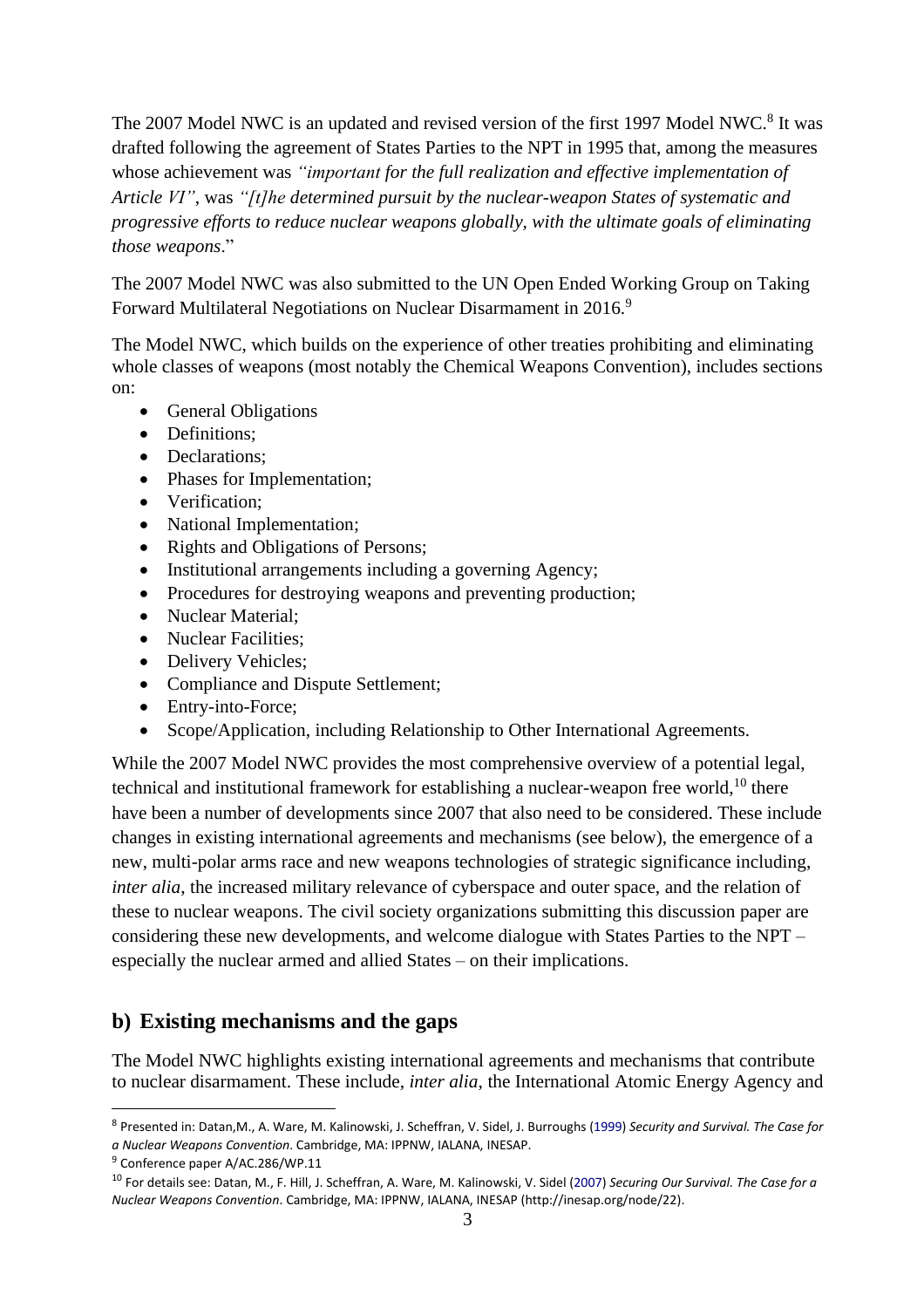its safeguards regime, the Comprehensive Nuclear Test Ban Treaty (CTBT) and the CTBTO Preparatory Commission, the existing nuclear-weapon free zones, UN Security Council Resolution 1540 and the UN 1540 Committee, the Convention on the Suppression of Acts of Nuclear Terrorism, and the START Treaty between Russia and the United States.

Since the Model NWC was released, another bilateral US-Russia agreement was reached, the New START Treaty.<sup>11</sup> On the multilateral plane, the Treaty on the Prohibition of Nuclear Weapons (TPNW), prohibiting the acquisition, possession, threat and use of nuclear weapons for those parties ratifying it, was negotiated in 2017 and entered into force in 2021. The nuclear-armed states and NATO and other nuclear ally states did not participate in negotiation of the TPNW<sup>12</sup> and have stated or signalled that they will not join the treaty.

The Model NWC was an inspiration for the TPNW. The moral, political, and legal norms including international humanitarian and human rights law—that should drive the abolition of nuclear arms are powerfully articulated by the TPNW. In addition, the TPNW adds a new element to the nuclear disarmament sphere, positive obligations of victim assistance and environmental remediation in relation to injury and damage caused by use and testing of nuclear weapons. However, unlike the Model NWC, the TPNW provides only a minimal framework for nuclear disarmament, lacking procedures for destroying existing stockpiles safely, securely, and verifiably, and mechanisms to ensure that they will never again be built.<sup>13</sup> The TPNW framework could be developed through protocols or other related instruments.

In terms of normative development, it is also significant that in 2018 the UN Human Rights Committee adopted General Comment 36 on the right to life as codified in the International Covenant on Civil and Political Rights (ICCPR). The committee affirmed that the threat or use of nuclear weapons is incompatible with respect for the right to life and that states parties to the ICCPR have obligations to refrain from producing nuclear weapons, to destroy existing stockpiles and to provide adequate reparation to victims of nuclear weapons testing and use.<sup>14</sup> Mechanisms for monitoring state compliance with such obligations are provided by the Human Rights Committee and the UN Human Rights Council.

Overall, despite the advances since the release of the 2007 Model NWC, the gaps between the real world with nuclear weapons and the ideal world without them remain large.

## **c) Modalities and approaches for filling the gaps**

There are a range of modalities and approaches for establishing the remaining legal, technical and institutional measures and mechanisms required to achieve and maintain a nuclearweapon-free world. These include:

<sup>&</sup>lt;sup>11</sup> In addition, the 2015 JCPOA—the Iran Nuclear Deal—added new approaches in terms of safeguards and mechanisms of compliance which might provide further lessons for the development of comprehensive verification and compliance measures for nuclear disarmament. The JCPOA became inoperative due to US withdrawal under the Trump administration and it is uncertain whether it will be revived.

 $12$  An exception is the Netherlands, which did participate in the negotiations.

<sup>&</sup>lt;sup>13</sup> For a comprehensive comparison of the elements of the TPNW and the Model NWC, see Merav Datan and Jürgen Scheffran, "The Treaty is Out of the Bottle: The Power and Logic of Nuclear Disarmament", *Journal for Peace and Nuclear Disarmament*, Nagasaki University, February 2019 (https://doi.org/10.1080/25751654.2019.1584942)

<sup>14</sup> Para. 66, [https://undocs.org/CCPR/C/GC/36.](https://undocs.org/CCPR/C/GC/36)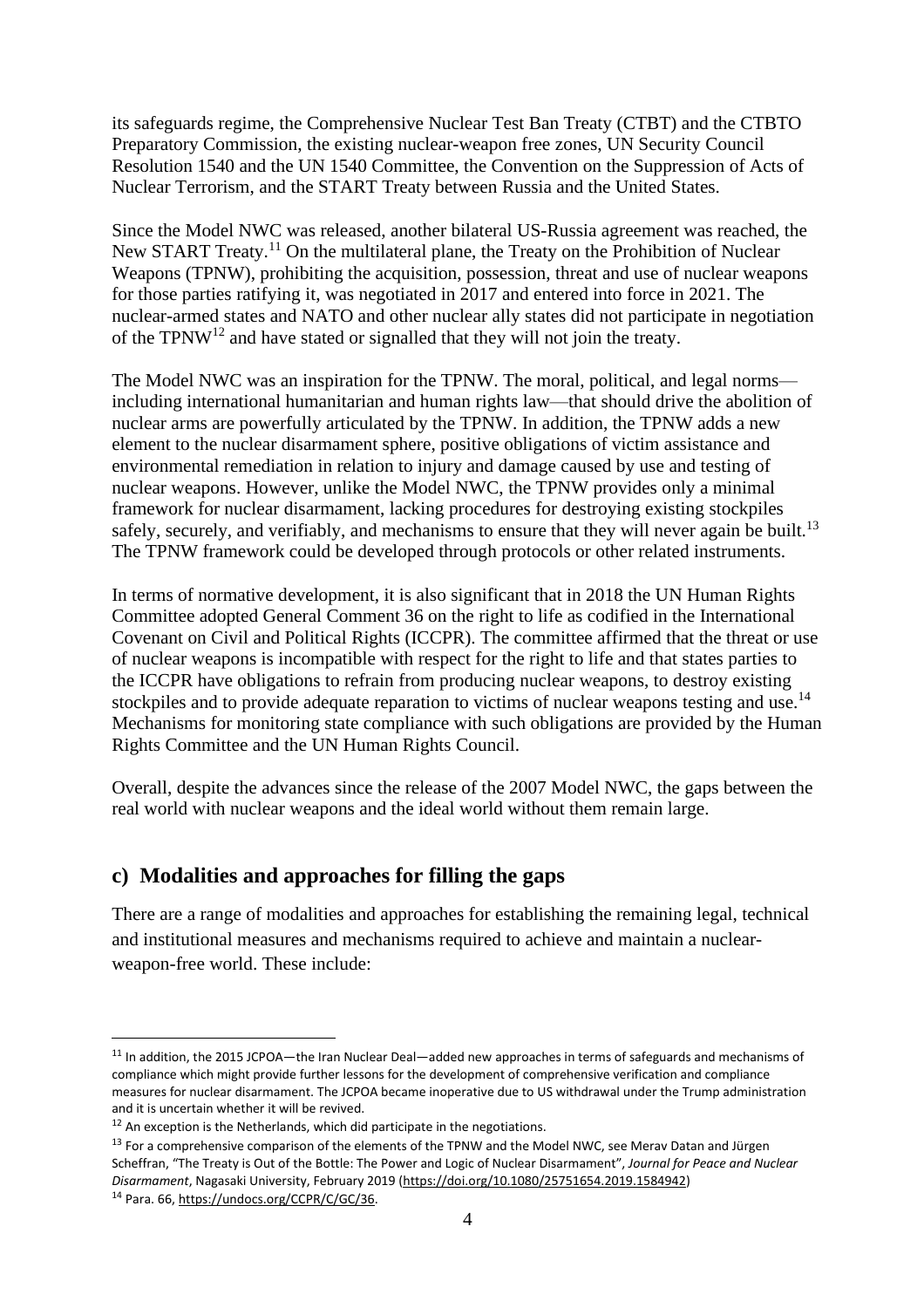- negotiation of a comprehensive nuclear weapons convention or package of agreements;
- negotiation of a framework agreement which includes the legal commitment to achieve a nuclear-weapon-free world, identifies the measures and pathways required in general terms, and provides a process for agreeing on details over time;
- negotiation of protocols to the TPNW or related instruments which nuclear armed and allied states would sign as part of a process for them to join the TPNW and build the nuclear destruction, elimination, verification and compliance process through the TPNW, particularly its Article 4. 15

In assessing and implementing these options, it is essential to focus on the practical requirements, measures and mechanisms to achieve and sustain a nuclear weapons free world. Various modalities or approaches can be used for making progress, so long as their output reflects, in general, the principles of transparency, irreversibility, verifiability and participation. 16

## **Recommendations**

States Parties to the Non-Proliferation Treaty should commit at the 10<sup>th</sup> NPT Review Conference to start phasing out reliance on nuclear weapons and building the framework for a nuclear weapons free world by:

- 1. Establishing an inter-sessional process to explore the legal, technical and institutional measures to progressively reduce nuclear weapons stockpiles and phase out reliance on nuclear weapons, and to achieve the global prohibition and elimination of nuclear weapons under strict, effective and verifiable international control;
- 2. Committing to adopt a concrete plan at the UN General Assembly, Conference on Disarmament and/or the  $11<sup>th</sup>$  NPT Review Conference in 2025 to implement these measures*;*
- 3. Committing to a timeframe of no later than 2030 for the adoption of a framework, package of agreements or comprehensive nuclear weapons convention,<sup>17</sup> and no later

<sup>15</sup> Article 4 Section 6 of the TPNW states: "The States Parties shall designate a competent international authority or authorities to negotiate and verify the irreversible elimination of nuclear weapons programs".

<sup>&</sup>lt;sup>16</sup> Verifiability, irreversibility and transparency have generally been accepted as key principles in disarmament agreements. This is reflected, for example in the 2010 NPT Final Outcome document (NPT/CONF2010/50) section A:Principles and Objectives, Action 2: "All States parties commit to apply the principles of irreversibility, verifiability and transparency in relation to implementation of their treaty obligations." Additional principles relating to the participation of all relevant stakeholders – including impacted communities, experts, civil society organizations, women and youth - have been affirmed in recent disarmament treaties and in Securing our Common Future: An Agenda for Disarmament, released by the UN Secretary-General in May, 2018, [www.un.org/disarmament/sg-agenda/en/](http://www.un.org/disarmament/sg-agenda/en/)

 $17$  This recommendation envisages no more than 5 years, starting from 2025, to conclude the negotiations for a nuclear weapons convention or framework agreement. An insurgence of political will could enable an earlier starting and concluding date to such negotiations.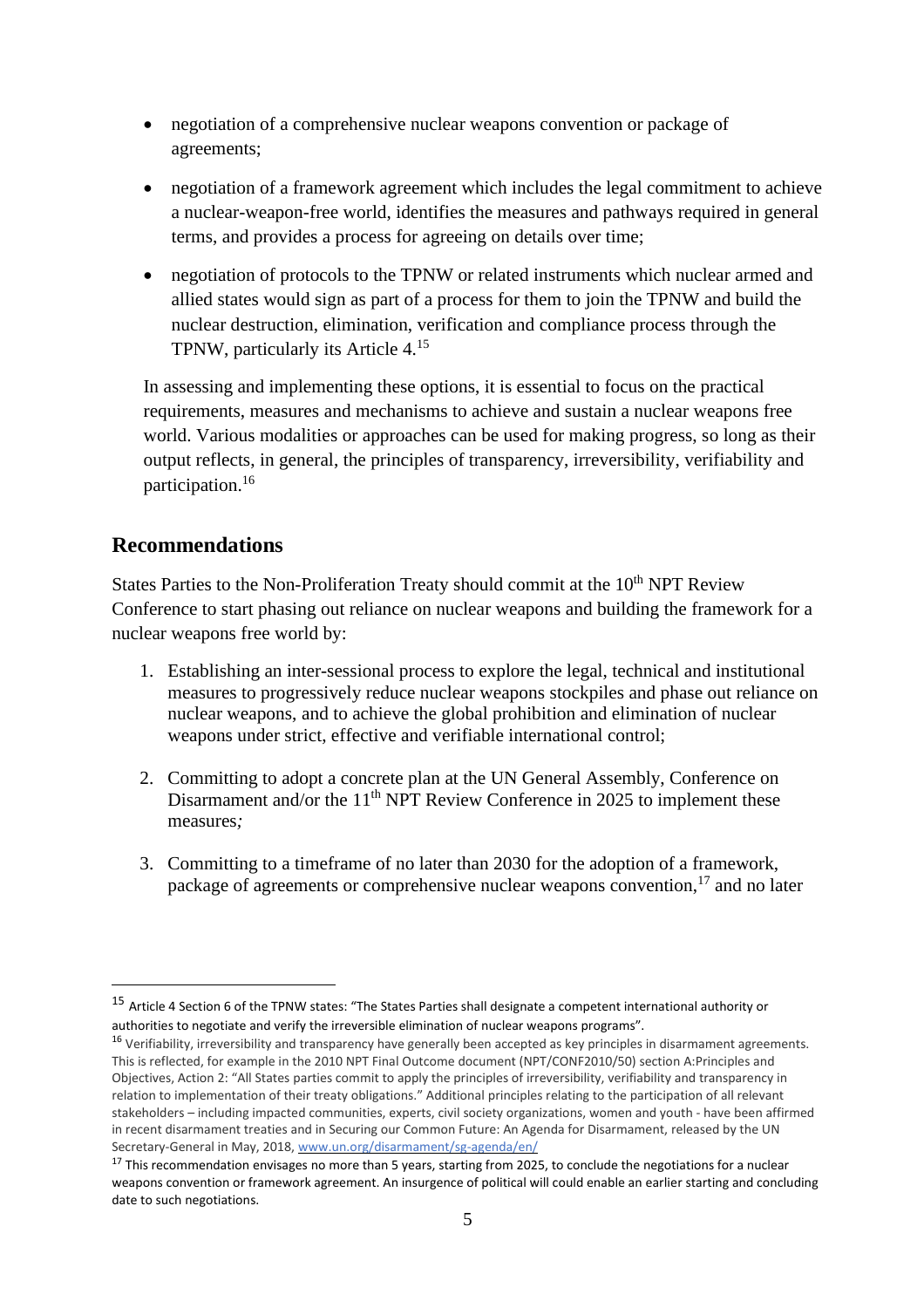than 2045 for full implementation, <sup>18</sup> in order to fulfil the NPT Article VI and customary law obligation to achieve the global elimination of nuclear weapons no later than the  $100<sup>th</sup>$  anniversary of the first use of nuclear weapons, the  $75<sup>th</sup>$  anniversary of the NPT and the 100<sup>th</sup> anniversary of the founding of the United Nations.

#### **Conclusion**

Over a decade has passed since States Parties to the NPT reaffirmed their disarmament obligations in the 2010 Review Conference Final Document. Considerable progress has been made by non-nuclear states through the establishment, for example, of nuclear-weapon-free zones and the adoption of the TPNW. In contrast, there are no negotiations for disarmament or even far-reaching arms control among the nuclear-armed states in progress or on the horizon. And throughout this period, tensions among nuclear-armed countries have been rising, with the potential for war increasing from Taiwan to Kashmir to Ukraine. We are now seeing that these dangers are not mere distant possibilities but pressing realities.

Against this background, reconsideration of a Nuclear Weapons Convention, or a package of mutually reinforcing instruments backed by a strong system of verification, was already in order. Consideration of the elements that nuclear-armed and allied states might need to negotiate helps to make concrete "the key issues that must be overcome to achieve lasting global nuclear disarmament"<sup>19</sup>—or to reveal that those key issues lie elsewhere than in the legal and technical requisites for disarmament. Those elements are relevant and crucial whatever path is chosen to elimination.

Today, with four nuclear-armed countries possessing over 90% of the world's nuclear weapons engaged directly or indirectly in a major war in Europe, the need for a renewed commitment to nuclear disarmament is more urgent than ever. Over three quarters of a century ago in the wake of the atomic bombing of Hiroshima, philosopher Albert Camus called on the people of the world to demand that their governments come to their senses. It is a call that resounds again today:

Faced with the terrifying perspectives which are opening up to humanity, we can perceive even better that peace is the only battle worth waging. It is no longer a prayer, but an order which must rise up from people to their governments–-the order to choose finally between hell and reason.<sup>20</sup>

<sup>&</sup>lt;sup>18</sup> Key obligations of a nuclear weapons convention or framework agreement would be established on Entry-into-Force, which should occur relatively soon after adoption of the convention/framework agreement. This would include the 'negative' obligations such as prohibitions on the threat or use of nuclear weapons as well as on their testing, production and deployment. However, it will take some time to undertake the positive obligations, i.e. dismantlement and full destruction of nuclear weapons stockpiles, destruction and/or conversion of delivery vehicles, safe disposition of fissile materials, and establishing effective verification measures to monitor compliance with weapons destruction plans. In addition, it will most likely be necessary to undertake the destruction of nuclear weapons in monitored phases. Most of the nuclear armed states will need to establish confidence that the other nuclear armed states are complying with their disarmament obligations prior to taking the final steps of moving from low numbers of nuclear weapons to zero nuclear weapons. The Model NWC envisages that 15 years would likely be required to undertake this process. See footnotes 3, 8 and 10.

<sup>&</sup>lt;sup>19</sup> "[W]e reiterate our opposition to the Treaty on the Prohibition of Nuclear Weapons.... The TPNW fails to address the key issues that must be overcome to achieve lasting global nuclear disarmament." 2012 P5 Joint [Statement](https://www.gov.uk/government/news/p5-joint-statement-on-the-treaty-on-the-non-proliferation-of-nuclear-weapons) on the Treaty on the [Non-Proliferation](https://www.gov.uk/government/news/p5-joint-statement-on-the-treaty-on-the-non-proliferation-of-nuclear-weapons) of Nuclear Weapons - GOV.UK (www.gov.uk)

<sup>20</sup> Albert Camus, *Between Hell and Reason*, *Combat*, August 6, 1945, in Kai Bird and Lawrence Lifschultz, eds., *Hiroshima's Shadow: Writings on the Denial of History and the Smithsonian Controversy,* (Stony Creek, Connecticut: 1998), p. 261.